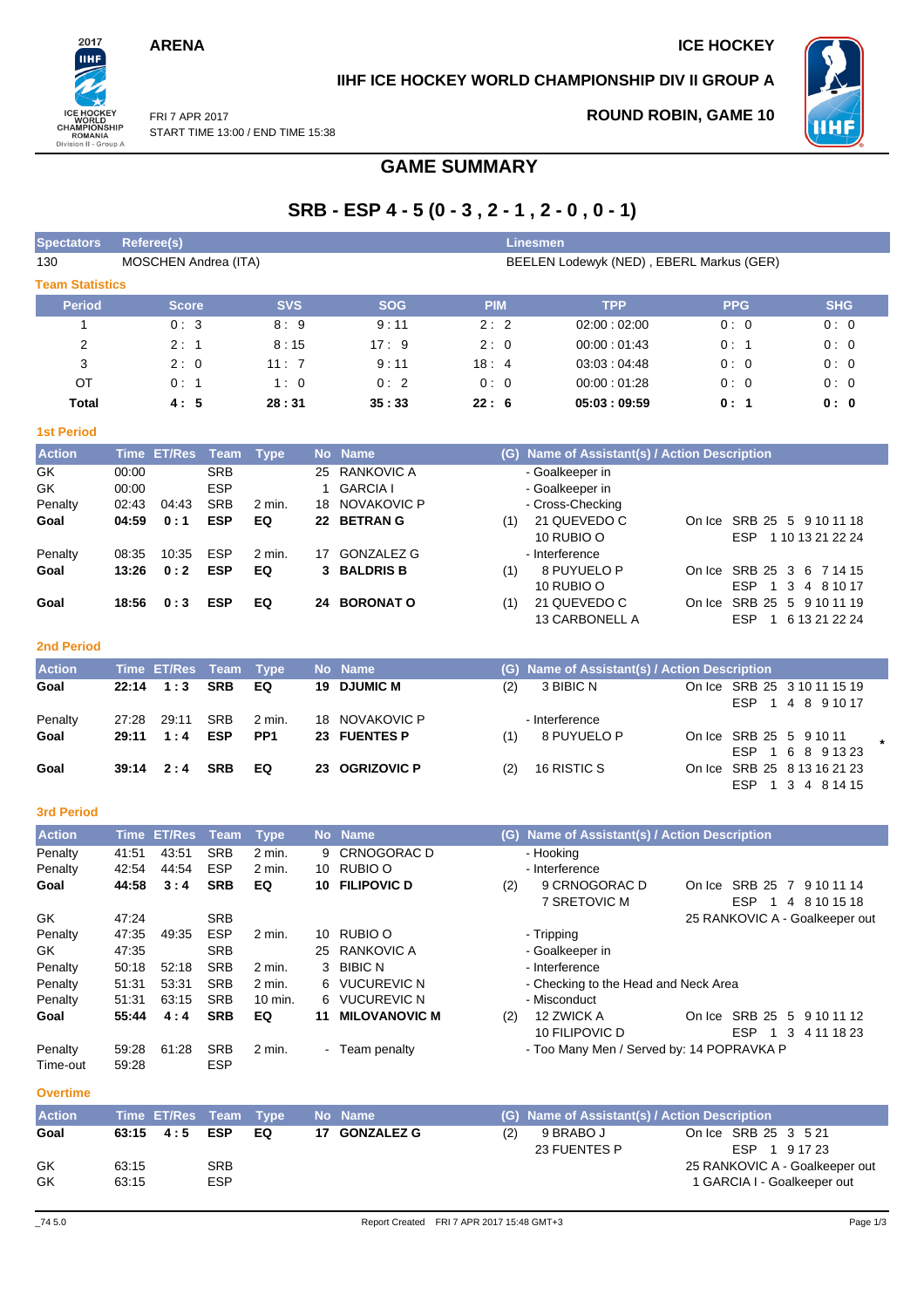## **ARENA** ICE HOCKEY

FRI 7 APR 2017

START TIME 13:00 / END TIME 15:38

**IIHF ICE HOCKEY WORLD CHAMPIONSHIP DIV II GROUP A**



### **ROUND ROBIN, GAME 10**

#### **Goalkeeper Records**

ICE HOCKEY<br>
WORLD<br>
CHAMPIONSHIP<br>
ROMANIA<br>
Division II - Group A

2017 **IIHF** 

#### **Team : SRB - Serbia Team : ESP - Serbia**

|  |  | eam : ESP - Spain |
|--|--|-------------------|
|--|--|-------------------|

| No Name              |    | SOG SVS | MIP   | No Name          | <b>SOG</b> | <b>SVS</b> | <b>MIP</b> |
|----------------------|----|---------|-------|------------------|------------|------------|------------|
| 25 RANKOVIC Arsenije | 33 | 28      | 63:04 | 1 GARCIA Ignacio | 35         | 31         | 63:15      |
| LUKOVIC Milan        |    |         |       | 25 BARBO Raul    |            |            |            |

#### **Game Statistics**

| Team: SRB (red)                 |                              |   |             |          |                |             |                |                |        |              |                      |              |             |                         |             |
|---------------------------------|------------------------------|---|-------------|----------|----------------|-------------|----------------|----------------|--------|--------------|----------------------|--------------|-------------|-------------------------|-------------|
|                                 | Head Coach: JANKOVIC Nemanja |   |             |          |                |             |                |                |        |              | <b>Shots on Goal</b> |              |             |                         |             |
| <b>No Pos</b>                   | <b>Name</b>                  | G | A           | P        | <b>PIM</b>     | FO+         | FO-            | $FO+/-$        | FO%    |              | $\overline{2}$       | 3            | <b>OT</b>   | <b>TS</b>               | $+/-$       |
| 3 D                             | <b>BIBIC Nikola</b>          | 0 | 1           |          | 2              | 0           | $\Omega$       | 0              | 0.00   | 2            | 1                    | 1            | $\mathbf 0$ | 4                       | $-1$        |
| 10 F                            | FILIPOVIC Dimitrije          |   |             | 2        | 0              | 14          | 6              | 8              | 70.00  | 0            | $\Omega$             | 1            | $\Omega$    | 1                       | $+1$        |
| 11 F                            | MILOVANOVIC Marko            |   | 0           |          | 0              | 4           | $\overline{2}$ | $\overline{2}$ | 66.67  | 0            |                      | 2            | $\mathbf 0$ | 3                       | $+1$        |
| D<br>15                         | PODUNAVAC Pavle              | 0 | 0           | 0        | 0              | 0           |                | $-1$           | 0.00   | 0            | $\Omega$             | 0            | 0           | 0                       | 0           |
| 19 F                            | <b>DJUMIC Mirko</b>          |   | $\Omega$    |          | $\Omega$       | $\Omega$    | $\Omega$       | $\Omega$       | 0.00   | $\mathbf{1}$ | 1                    | $\Omega$     | $\Omega$    | $\overline{2}$          | $\mathbf 0$ |
| D<br>5                          | <b>GABRIC Boris</b>          | 0 | 0           | 0        | 0              | 0           | 0              | 0              | 0.00   | 0            | 0                    | 0            | 0           | 0                       | $-2$        |
| F<br>6                          | <b>VUCUREVIC Nemanja</b>     | 0 | 0           | 0        | 12             | 0           | 0              | $\Omega$       | 0.00   | 1            | 2                    | 0            | 0           | 3                       | $-1$        |
| F<br>$\overline{7}$             | SRETOVIC Marko +C            | 0 |             |          | 0              | 15          | 4              | 11             | 78.95  | 0            |                      | 0            | 0           | 1                       | $\mathbf 0$ |
| D<br>9                          | <b>CRNOGORAC Dominik</b>     | 0 |             |          | $\overline{2}$ | 0           | 0              | $\Omega$       | 0.00   | 1            |                      | 1            | $\mathbf 0$ | 3                       | $\mathbf 0$ |
| 14 F                            | POPRAVKA Pavel +A            | 0 | 0           | 0        | 0              | 1           | 0              | 1              | 100.00 | $\mathbf{1}$ | 2                    | 1            | $\mathbf 0$ | 4                       | 0           |
| 13 D                            | <b>LUKOVIC Aleksa</b>        | 0 | 0           | 0        | 0              | 0           |                | $-1$           | 0.00   | 0            | 1                    | 0            | 0           | 1                       | $+1$        |
| F<br>16                         | RISTIC Srdjan                | 0 |             |          | 0              | 4           | 5              | $-1$           | 44.44  | 0            | 2                    | 0            | 0           | $\overline{\mathbf{c}}$ | $+1$        |
| 21 D                            | BRKUSANIN Marko (BP)         | 0 | $\Omega$    | 0        | $\Omega$       | 1           | $\Omega$       | $\mathbf{1}$   | 100.00 | 2            |                      | 1            | $\mathbf 0$ | 4                       | $\mathbf 0$ |
| F<br>23                         | OGRIZOVIC Pavle +A           |   | 0           |          | 0              | 5           | 3              | $\overline{2}$ | 62.50  | 0            |                      |              | $\mathbf 0$ | $\overline{2}$          | $+1$        |
| 24 D                            | <b>SABADOS Robert</b>        | 0 | $\mathbf 0$ | $\Omega$ | $\Omega$       | 0           | $\Omega$       | $\Omega$       | 0.00   | 1            | $\Omega$             | $\mathbf{0}$ | $\Omega$    |                         | $\mathbf 0$ |
| 4 F                             | <b>VUKICEVIC Luka</b>        | 0 | 0           | 0        | 0              | 0           | 0              | 0              | 0.00   | 0            | 0                    | 0            | 0           | 0                       | $\mathbf 0$ |
| D<br>8                          | NOVAKOVIC Ugljesa            | 0 | 0           | 0        | 0              | 0           | $\Omega$       | $\Omega$       | 0.00   | 0            | 1                    | 0            | 0           | 1                       | $+1$        |
| $\mathsf{F}$<br>12 <sup>°</sup> | <b>ZWICK Andrei</b>          | 0 |             |          | 0              | $\mathbf 0$ | 0              | $\Omega$       | 0.00   | 0            |                      | 0            | 0           |                         | $+1$        |
| 17 F                            | <b>BJELOGRLIC Uros</b>       | 0 | 0           | 0        | 0              | 10          | 6              | 4              | 62.50  | 0            | 0                    | 1            | $\mathbf 0$ |                         | $\mathbf 0$ |
| 18 F                            | NOVAKOVIC Petar              | 0 | $\Omega$    | $\Omega$ | 4              | $\mathbf 0$ | 0              | $\Omega$       | 0.00   | 0            | 1                    | 0            | 0           |                         | $-1$        |
| <b>GK</b><br>1                  | <b>LUKOVIC Milan</b>         | 0 | 0           | 0        | 0              |             |                |                |        | 0            | 0                    | 0            | 0           | 0                       |             |
| GK<br>25                        | RANKOVIC Arsenije            | 0 | 0           | $\Omega$ | 0              |             |                |                |        |              | 0                    | 0            | 0           | 0                       |             |
| Total                           |                              | 4 | 6           | 10       | 20             | 54          | 28             | 26             | 65.85  | 9            | 17                   | 9            | 0           | 35                      |             |

**Team : ESP (yellow)**

|                    | Head Coach: MANSI Mauricio |          |                |                |            |                |                |          |        |    |                | <b>Shots on Goal</b> |              |                |             |
|--------------------|----------------------------|----------|----------------|----------------|------------|----------------|----------------|----------|--------|----|----------------|----------------------|--------------|----------------|-------------|
| <b>No Pos</b>      | <b>Name</b>                | G.       | А              | P              | <b>PIM</b> | $FO+$          | FO-            | $FO+/-$  | FO%    |    | $\overline{2}$ | 3                    | <b>OT</b>    | <b>TS</b>      | $+/-$       |
| 6 D                | <b>PAUL Marc</b>           | 0        | $\Omega$       | $\Omega$       | 0          | 0              | 2              | $-2$     | 0.00   | 0  | 0              | 0                    | 0            | $\Omega$       | $+1$        |
| 13 F               | <b>CARBONELL Alejandro</b> | 0        |                |                | 0          | 10             | 10             | 0        | 50.00  | 0  | 0              | 0                    | 0            | 0              | $+2$        |
| 21 F               | QUEVEDO Carlos             | $\Omega$ | $\overline{2}$ | $\overline{2}$ | 0          | 0              | $\overline{2}$ | $-2$     | 0.00   | 2  |                | 1                    | 0            | 4              | $+2$        |
| 22<br>D            | BETRAN Guillermo +A        |          | 0              |                | 0          | 0              | 0              | $\Omega$ | 0.00   | 1  | 0              |                      | 0            | 2              | $+2$        |
| 24 F               | <b>BORONAT Oriol</b>       |          | $\Omega$       |                | $\Omega$   | $\overline{c}$ | 3              | $-1$     | 40.00  | 1  | $\overline{2}$ | 1                    | $\mathbf 0$  | 4              | $+2$        |
| 3 D                | <b>BALDRIS Bruno</b>       |          | 0              |                | 0          | 2              | 0              | 2        | 100.00 | 1  | 0              | 0                    | 0            |                | $-1$        |
| D<br>4             | VEA Jorge                  | 0        | 0              | $\Omega$       | 0          | 0              | $\Omega$       | $\Omega$ | 0.00   | 1  | 0              | 0                    | 0            | 1              | $-3$        |
| $\mathsf{F}$<br>11 | MUNOZ Juan                 | 0        | $\Omega$       | $\Omega$       | 0          | 0              | 0              | 0        | 0.00   | 1  |                | 2                    | 0            | 4              | $-1$        |
| F<br>18            | SOLORZANO Ignacio          | $\Omega$ | $\Omega$       | $\Omega$       | 0          | 0              | 4              | $-4$     | 0.00   | 1  | $\Omega$       | $\mathbf{1}$         | $\Omega$     | $\overline{2}$ | $-2$        |
| 23 F               | FUENTES Patricio +A        |          | 1              | $\overline{2}$ | 0          | 5              | 14             | -9       | 26.32  | 0  |                | 0                    | 0            | 1              | $\mathbf 0$ |
| 8 F                | PUYUELO Pablo +C           | 0        | 2              | $\overline{2}$ | 0          | 6              | 11             | $-5$     | 35.29  | 0  | 0              |                      | 0            | 1              | $-2$        |
| D<br>9             | BRABO Juan                 | $\Omega$ | 1              |                | 0          | 0              | 0              | 0        | 0.00   | 0  | 1              | 1                    | 1            | 3              | $\mathbf 0$ |
| F<br>10            | <b>RUBIO Oriol</b>         | 0        | $\overline{2}$ | 2              | 4          | 0              | $\overline{2}$ | $-2$     | 0.00   | 0  | 3              | 0                    | 0            | 3              | $\mathbf 0$ |
| D<br>16            | GARCIA Alfonso (BP)        | 0        | 0              | 0              | 0          | 0              | 0              | 0        | 0.00   | 1  | 0              | 1                    | $\mathbf 0$  | 2              | $\mathbf 0$ |
| 17 F               | <b>GONZALEZ Gaston</b>     |          | $\Omega$       |                | 2          | 0              |                | $-1$     | 0.00   | 1  | 0              | 1                    | 1            | 3              | $+1$        |
| 5 F                | <b>BETRAN Adrian</b>       | 0        | 0              | 0              | 0          | 3              | 5              | $-2$     | 37.50  | 0  | 0              | 0                    | 0            | 0              | 0           |
| $\mathsf{F}$<br>7  | PANTOJA Pablo              | 0        | 0              | 0              | 0          | 0              | 0              | 0        | 0.00   | 0  | 0              | 0                    | 0            | 0              | 0           |
| 14 F               | <b>CERDA Paul</b>          | 0        | 0              | $\Omega$       | 0          | 0              | 0              | $\Omega$ | 0.00   | 0  | 0              | 0                    | 0            | 0              | $-1$        |
| F<br>15            | <b>GARCIA-ARIAS Javier</b> | 0        | 0              | $\mathbf 0$    | 0          | 0              | $\mathbf 0$    | $\Omega$ | 0.00   | 1  | 0              | 1                    | 0            | $\overline{2}$ | $-2$        |
| 1 GK               | <b>GARCIA Ignacio</b>      | $\Omega$ | $\Omega$       | $\Omega$       | 0          |                |                |          |        | 0  | $\Omega$       | 0                    | $\Omega$     | $\Omega$       |             |
| 25 GK              | <b>BARBO Raul</b>          | 0        | 0              | 0              | 0          |                |                |          |        | 0  | 0              | 0                    | 0            | 0              |             |
| Total              |                            | 5        | 9              | 14             | 6          | 28             | 54             | $-26$    | 34.15  | 11 | 9              | 11                   | $\mathbf{2}$ | 33             |             |